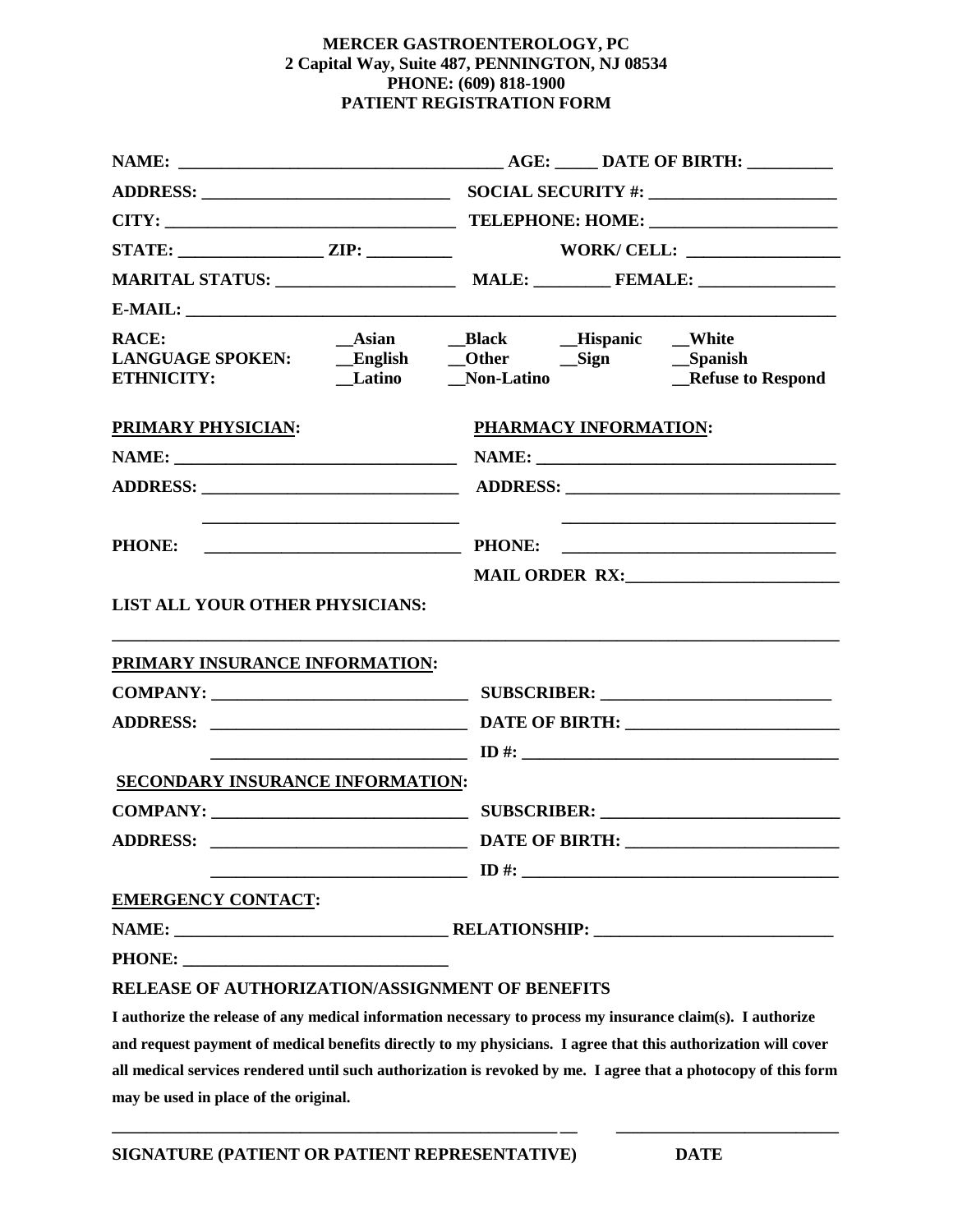# **Commonly Asked Questions Regarding Your Privacy Rights**

# **1. Can my physician discuss my case with other providers and/or staff in the office?**

Yes, as long as your physician is discussing only the information needed to accomplish a legitimate function (like treatment or payment for your treatment). This is called the "minimum necessary" standard under the Privacy Rule. Additionally, HIPAA does not require the physician to construct physical barriers to protect your information, but it does require your physician to use reasonable safeguards to protect your identity and confidential information in his/her office.

# **2. Will the doctor's office still leave message reminders at my home?**

Yes, unless you object to having the office contact you at home, such as with appointment reminders, your physician will continue to leave message reminders and communications with you as necessary to provide quality care.

#### **3. Can my physician still use a sign-in sheet and/or call my name in the waiting room to announce my "turn"?**

Yes, your physician may still have you sign your name at the time of registration or announce your name in order to call you to an exam room.

## **4. Can my physician still fax records?**

Yes, your physician may fax your health information as long as reasonable safeguards are used (like verifying the correct fax number).

#### **5. Do the HIPPA requirements apply to non-physician staff such as nurses, medical students and residents walking in the hallways or in the exam rooms?**

Yes, clinical staff, students and trainees must follow the HIPAA Privacy Rules.

## **6. Can my physician discuss my care with a close family member or friend as we have been doing in the past?**

**YES \_\_\_\_\_\_\_ NO \_\_\_\_\_\_\_\_\_\_\_\_ If so, Who?\_\_\_\_\_\_\_\_\_\_\_\_\_\_\_\_\_\_\_\_\_\_\_\_\_\_\_\_\_\_\_\_\_\_\_\_\_\_\_\_\_\_\_\_\_**

Yes, HIPPA allows your physician to disclose your health information to family members and friends involved in your care as long as you do not object to the disclosure.

## **7. Does HIPAA still allow parents the right to access their children's records?**

Parents of children 17 years and under generally have access to their child's health information. However, HIPAA usually defers to state law in recognizing certain confidential relationships between a minor and their physician in specific treatment situations.

#### **8. If my physician is referring me to a specialist, can this specialist have access to my record before I enter his/her office for the first time?**

Yes, HIPAA does not prohibit the specialist from accessing your health information to prepare the process for seeing you for the first time. However, as the case is now, you may need to authorize disclosure of your records to the specialist.

# **9. Does HIPAA prevent physician offices from reporting patients to collection agencies?**

No. Under HIPAA, collection activities are considered legitimate payment functions, and disclosures of "minimum necessary" data to collection or credit agencies to receive payment are possible.

## **10. Does HIPAA allow my physician to share my health information to market goods and services?**

HIPAA prohibits the selling or disclosing of your private health information, including demographics used in registration, to third parties for marketing purposes without your specific authorization.

**SIGNATURE:** DATE: